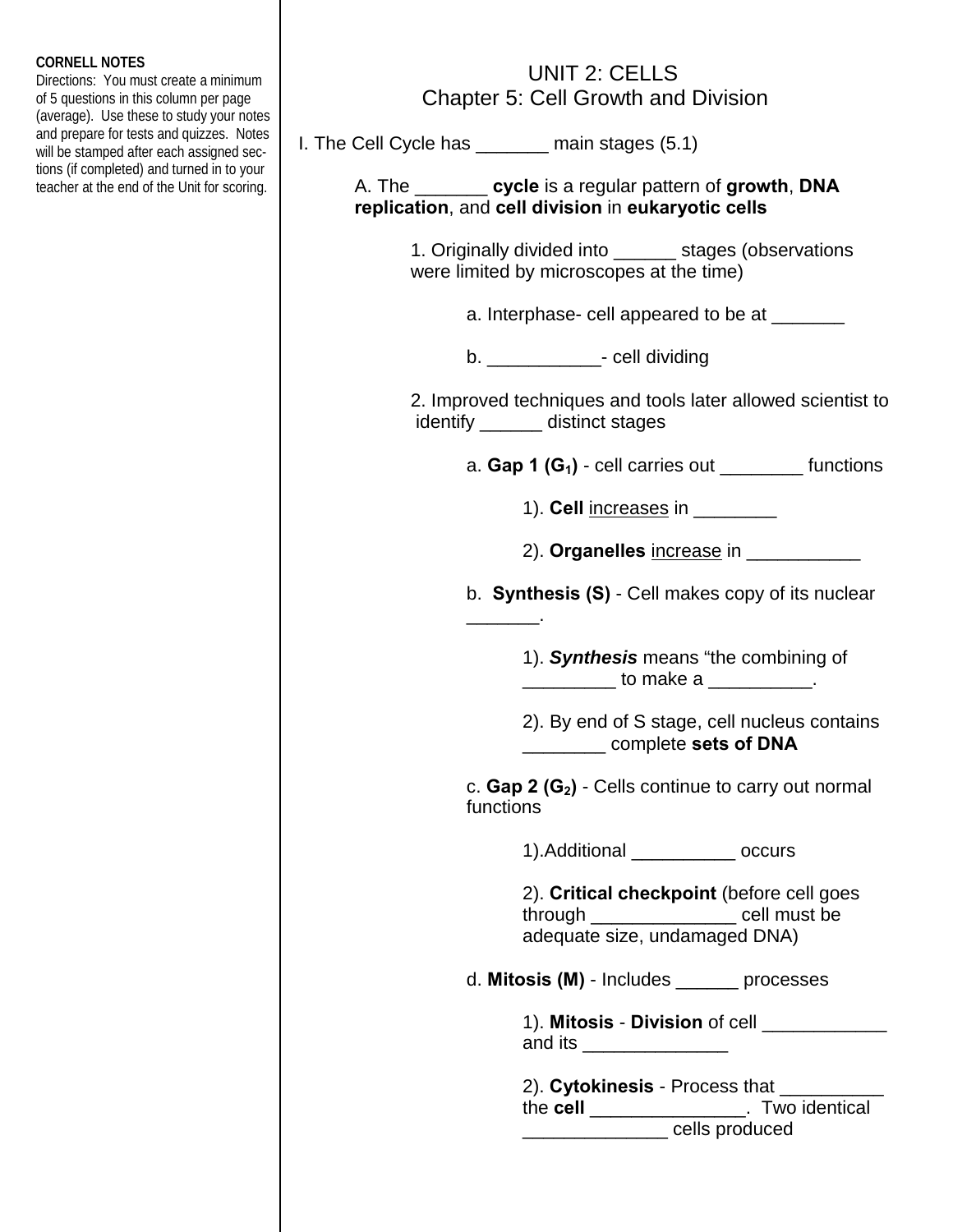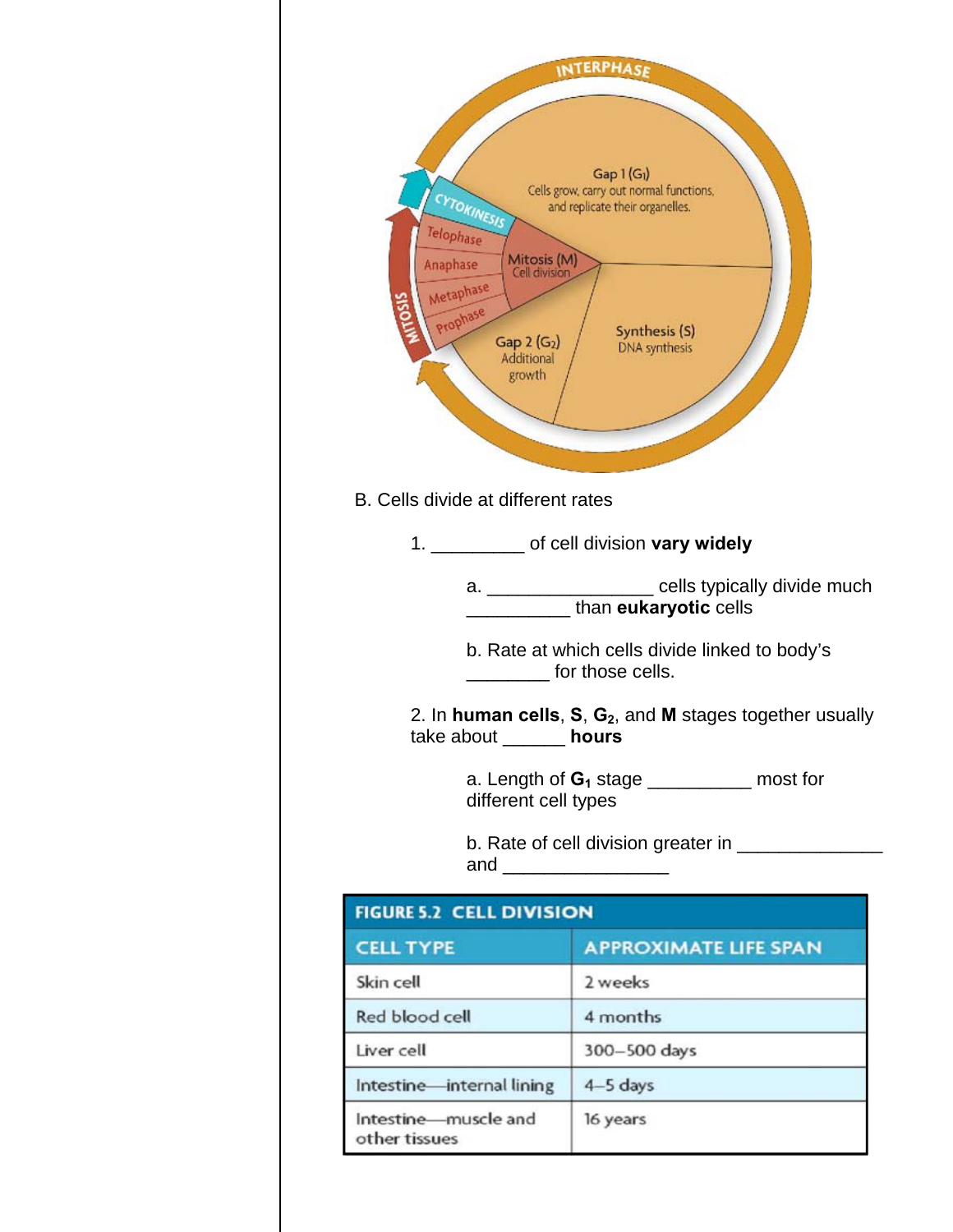

## 2. To maintain suitable cell size, **growth** and **cell division** must be **a controller and the controller of the controller of the controller of the controller of the controller of the controller of the controller of the controller of the controller of the controller of the c**

| <b>Relative size</b>                                             |                     |                      |                       |
|------------------------------------------------------------------|---------------------|----------------------|-----------------------|
| Surface area<br>(length $\times$ width $\times$ number of sides) | 6                   | 24                   |                       |
| Volume<br>(length $\times$ width $\times$ height)                |                     | 8                    | 27                    |
| Ratio of surface area<br>to volume                               | $\frac{6}{3}$ = 6:1 | $\frac{24}{8}$ = 3:1 | $\frac{54}{27}$ = 2:1 |

## II. **Mitosis** and **Cytokinesis** (5.2)

 $\frac{1}{2}$  , and the contract of the contract of the contract of the contract of the contract of the contract of the contract of the contract of the contract of the contract of the contract of the contract of the contract

A. Chromosomes \_\_\_\_\_\_\_\_\_\_\_\_\_\_\_\_\_ at start of mitosis

1. \_\_\_\_\_\_\_\_\_\_\_\_\_\_ - one long continuous thread of **DNA**

a. Consists of numerous \_\_\_\_\_\_\_\_\_\_\_\_

- b. You have \_\_\_\_\_ **chromosomes**
- c. Must be \_\_\_\_\_\_\_\_\_\_\_\_\_\_ to fit into cell nucleus
- 1). **DNA** wraps around \_\_\_\_\_\_\_\_\_\_\_ called  $\frac{1}{2}$  , and the set of the set of the set of the set of the set of the set of the set of the set of the set of the set of the set of the set of the set of the set of the set of the set of the set of the set of the set

2). When loosely condensed called

 d. Chromosome looks like "**X**" (each half is identical DNA- called a \_\_\_\_\_\_\_\_\_\_\_\_\_\_\_\_\_)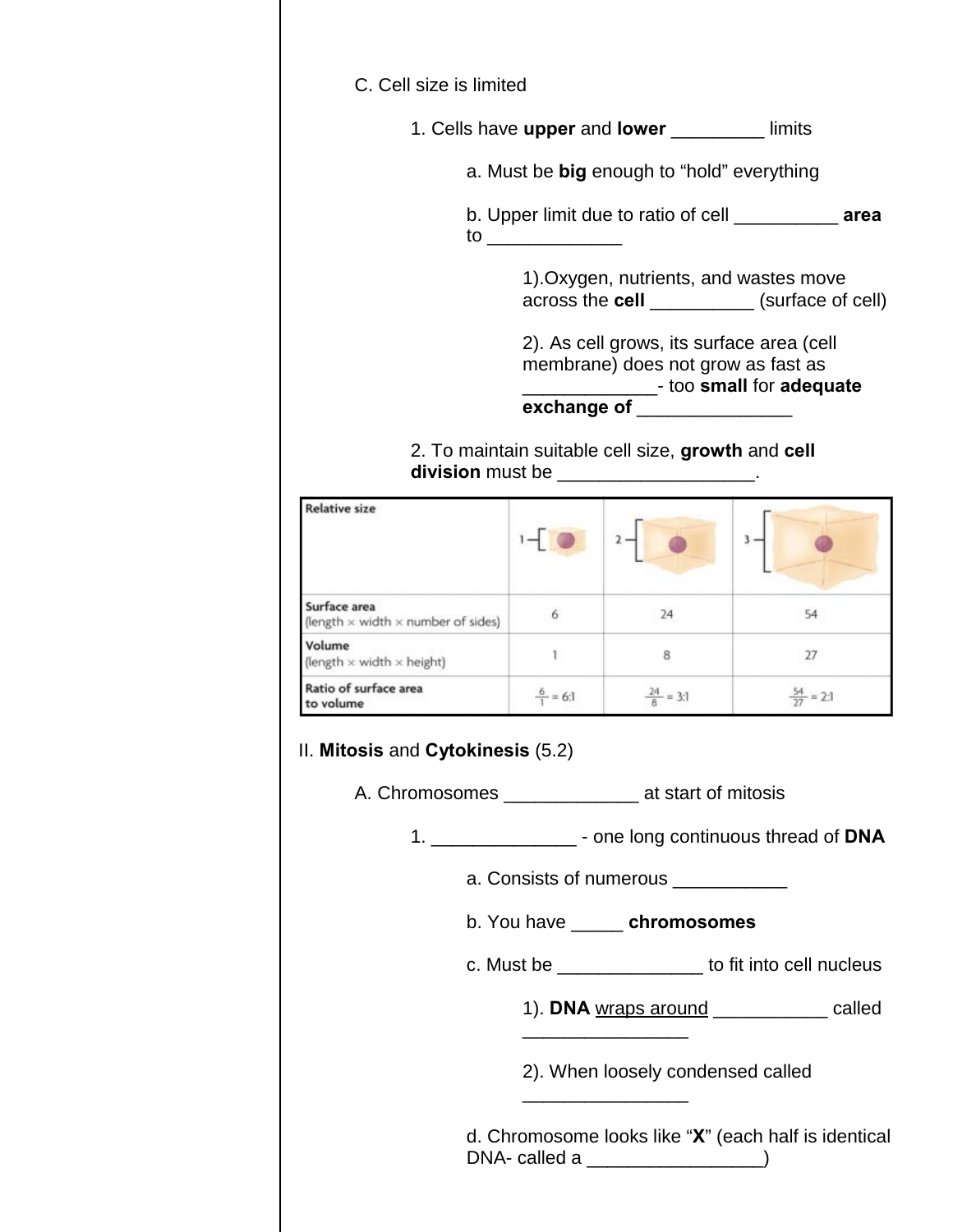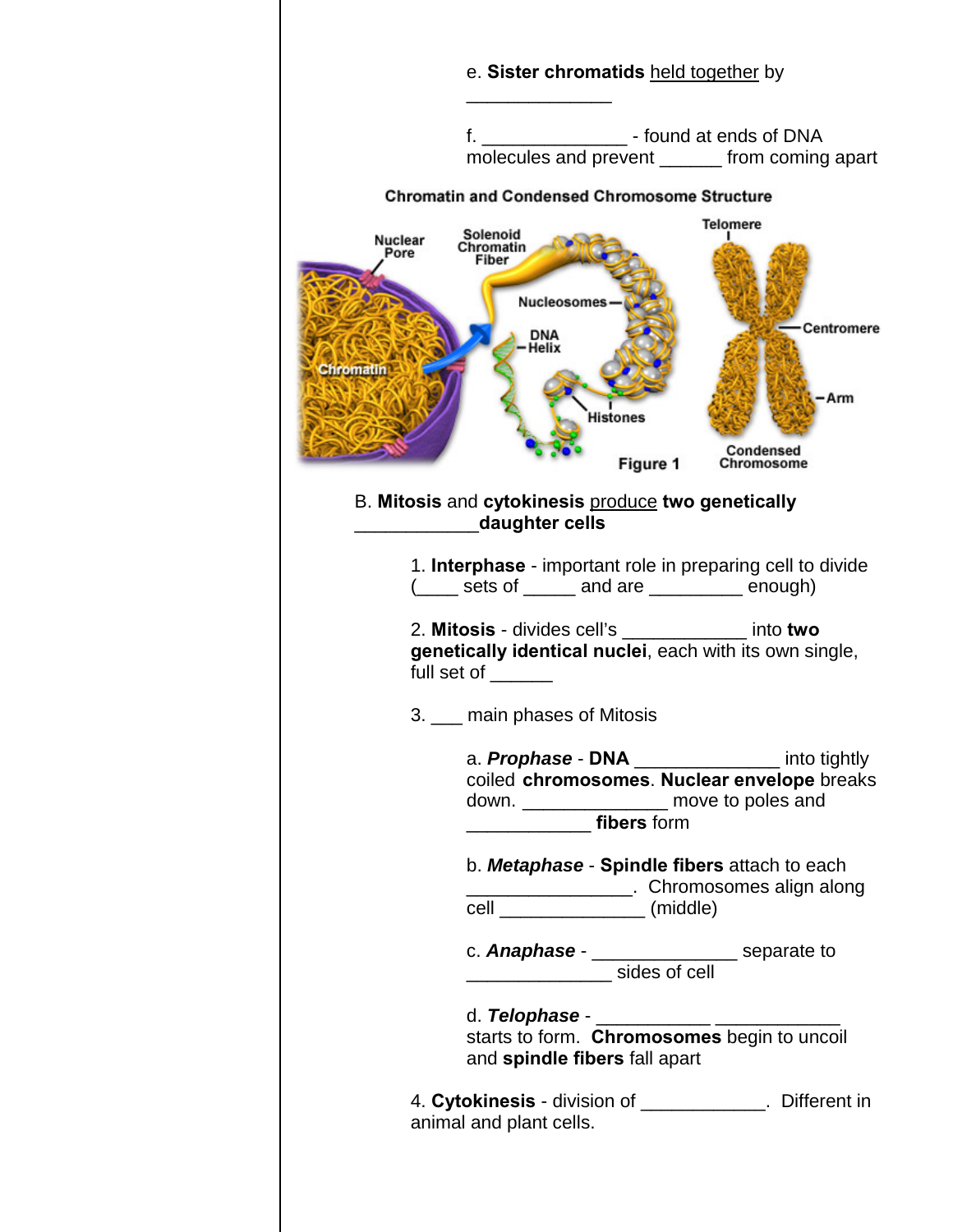|                    | A. Internal and external factors ___________ cell division                                                     |                                                                                           |                                                         |
|--------------------|----------------------------------------------------------------------------------------------------------------|-------------------------------------------------------------------------------------------|---------------------------------------------------------|
|                    | 1. External factors                                                                                            |                                                                                           |                                                         |
|                    |                                                                                                                | a. Include _____________ and ______________ factors                                       |                                                         |
|                    |                                                                                                                |                                                                                           | b. Once a cell _______ another cell it stops dividing   |
|                    |                                                                                                                | c. Many cells release chemical signals (growth                                            |                                                         |
|                    | 2. Internal factors                                                                                            |                                                                                           |                                                         |
|                    | that affect ________ cycle                                                                                     |                                                                                           | a. External factors trigger ___________________ factors |
|                    |                                                                                                                | b. Two of the most important internal factors are<br>_________________ and ______________ |                                                         |
| Normal cell growth |                                                                                                                | Cancerous cell growth                                                                     |                                                         |
|                    |                                                                                                                |                                                                                           |                                                         |
|                    | 3. ______________________- programmed cell death (signals<br>activate genes producing self-destructive enzymes |                                                                                           |                                                         |
|                    | B. Cell division is uncontrolled in                                                                            |                                                                                           |                                                         |
|                    | 1. Cancer - common name for class or diseases<br>characterized by _____________________ cell division          |                                                                                           |                                                         |
|                    |                                                                                                                |                                                                                           | a. Form from disorganized clumps called                 |
|                    | b. ________ types of tumors                                                                                    |                                                                                           |                                                         |
|                    |                                                                                                                | 1). Benign - cancer cells typically remain<br>____________________together.               |                                                         |
|                    |                                                                                                                | 2). Malignant - Some cell break away (or<br>from the tumor and<br>spread through body     |                                                         |
|                    | 2. Cancer cells come from normal cells that have<br>suffered ______________ to genes that make proteins        |                                                                                           |                                                         |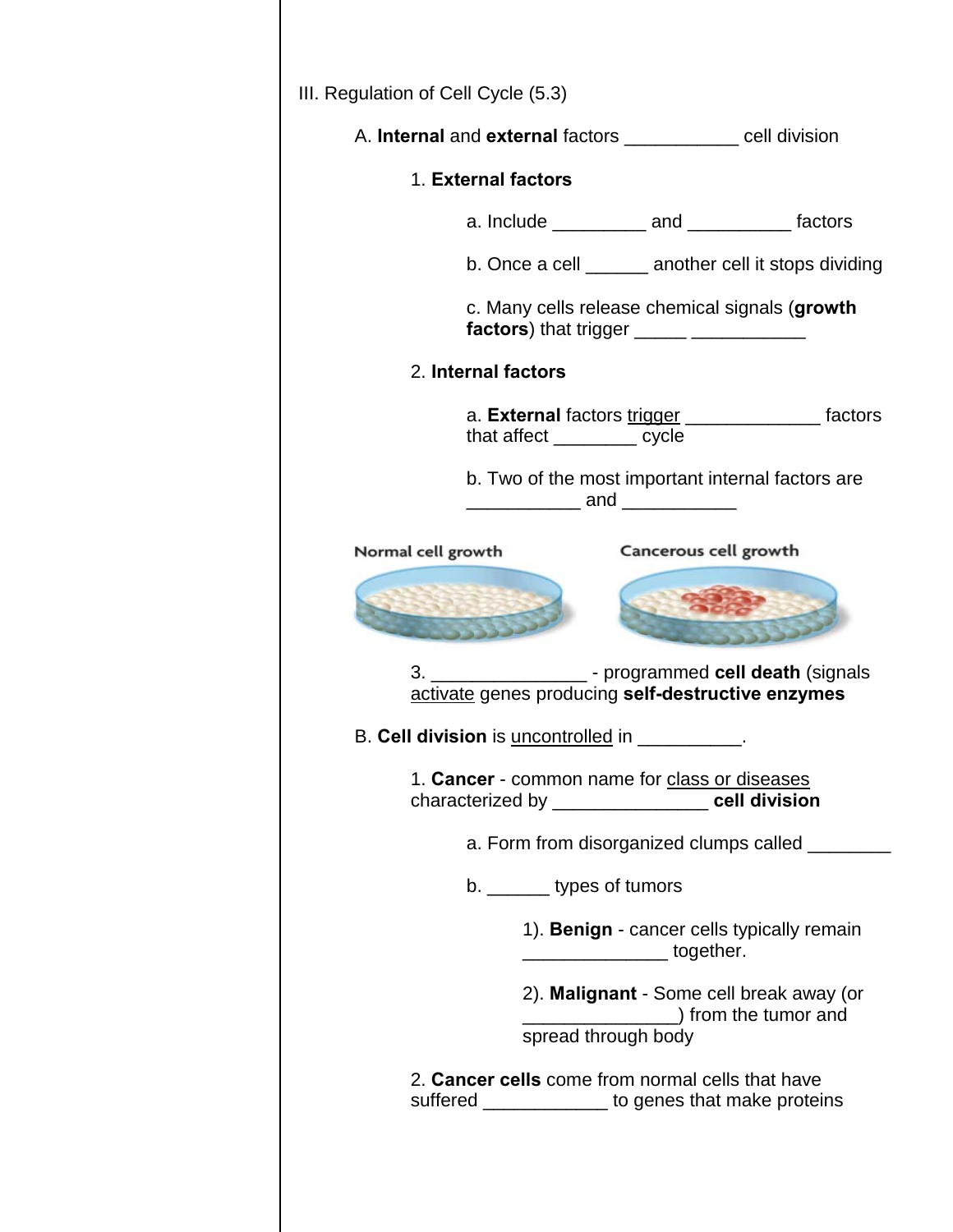|                                | involved in cell division                                                                                                                                |                                                |
|--------------------------------|----------------------------------------------------------------------------------------------------------------------------------------------------------|------------------------------------------------|
|                                | a. damage from radiation, inherited, chemicals,<br>ultraviolet radiation                                                                                 |                                                |
|                                | b. _____________________________ - Substances know to<br>cause cancer                                                                                    |                                                |
|                                | c. Cancer can be treated with both ______<br>and ______________________(these typically kill both<br>cancerous and healthy cells)                        |                                                |
| IV. Asexual Reproduction (5.4) |                                                                                                                                                          |                                                |
|                                |                                                                                                                                                          |                                                |
|                                | and ________________________ reproduction)                                                                                                               |                                                |
|                                | a. Sexual reproduction - joining of two specialized<br>cells (________________ - egg and sperm), one from                                                |                                                |
|                                | each parent                                                                                                                                              |                                                |
|                                |                                                                                                                                                          | 1). Offspring are _____________________ unique |
|                                |                                                                                                                                                          | 2). Mixture of __________ from both parents    |
|                                | b. Asexual reproduction - creation of offspring<br>from a single parent. Offspring genetically                                                           |                                                |
|                                | 2. Binary fission - ___________________ reproduction of<br>single-celled organism                                                                        |                                                |
|                                | a. Occurs in __________________                                                                                                                          |                                                |
|                                | b. binary fission and _______ have similar results                                                                                                       |                                                |
|                                | B. Advantages and Disadvantages of Asexual reproduction                                                                                                  |                                                |
|                                | 1. In <u>environments that</u> __________________________, <b>asexual</b> may be better. If they are well suited to environment may<br>be more efficient |                                                |
| survival                       | 2. In changing environments _____________ reproduction<br>produces genetic diversity which raises chances for                                            |                                                |
|                                |                                                                                                                                                          |                                                |
|                                |                                                                                                                                                          |                                                |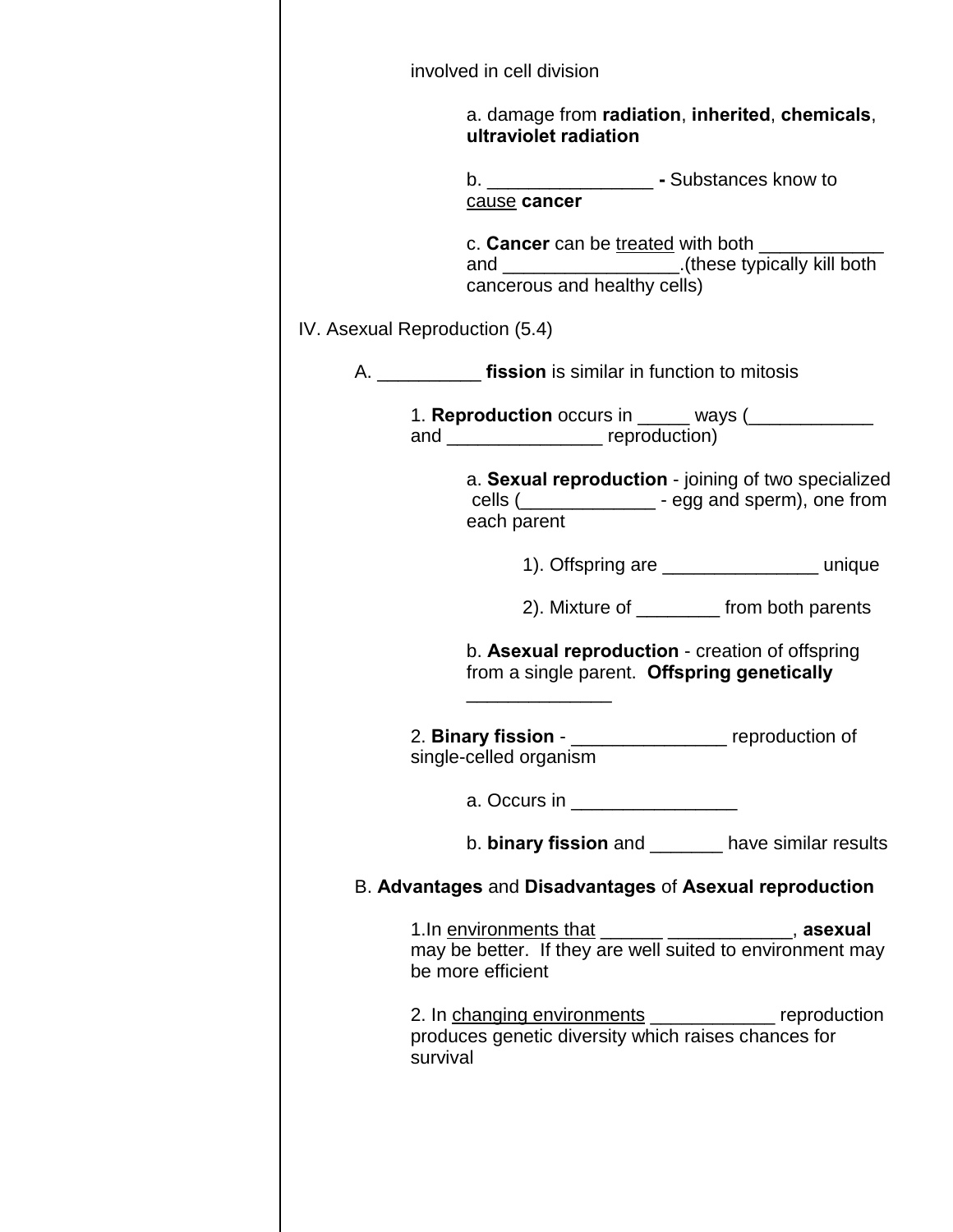| A. Multicellular organisms depend on interactions among<br>different ________ types.                                                                 |
|------------------------------------------------------------------------------------------------------------------------------------------------------|
| 1. Cells _____________________ and work together in groups<br>that form increasingly large, more complex structures                                  |
| a. ______ $\rightarrow$ _________ $\rightarrow$ _________ $\rightarrow$                                                                              |
| b. Tissue - group or cells that ________ together<br>to perform a particular ___________                                                             |
| c. Organ - group of _________ that work together<br>to perform specific function or related functions                                                |
| d. Organ system - _____________that carry out<br>similar _____________                                                                               |
| 1). Organ systems work together to maintain                                                                                                          |
| 2). Occurs in $\frac{1}{2}$ and $\frac{1}{2}$                                                                                                        |
| B. Specialized cells perform specific functions                                                                                                      |
| 1. Cell differentiation - process by which unspecialized<br>cells develop into their mature _______ and ___________                                  |
| a. Every cell in body has full set of _____                                                                                                          |
| b. Cells only use certain __________ and become<br>specific (ie.: bone cells, mucscle cells, nerver<br>cells, etc.)                                  |
| C. Stem cells can develop into different cell types                                                                                                  |
| 1. Stem cells - ____________ type of body cell                                                                                                       |
| a. Can divide and renew themselves for ______<br>periods of time                                                                                     |
| b. Remain _______________________ in form                                                                                                            |
| c. Develop into a variety of ____________ cell types                                                                                                 |
| 2. Stem cells can be catorgorized by their ___________ or<br>potential to develop into ________________ cell types and<br>different _______________. |